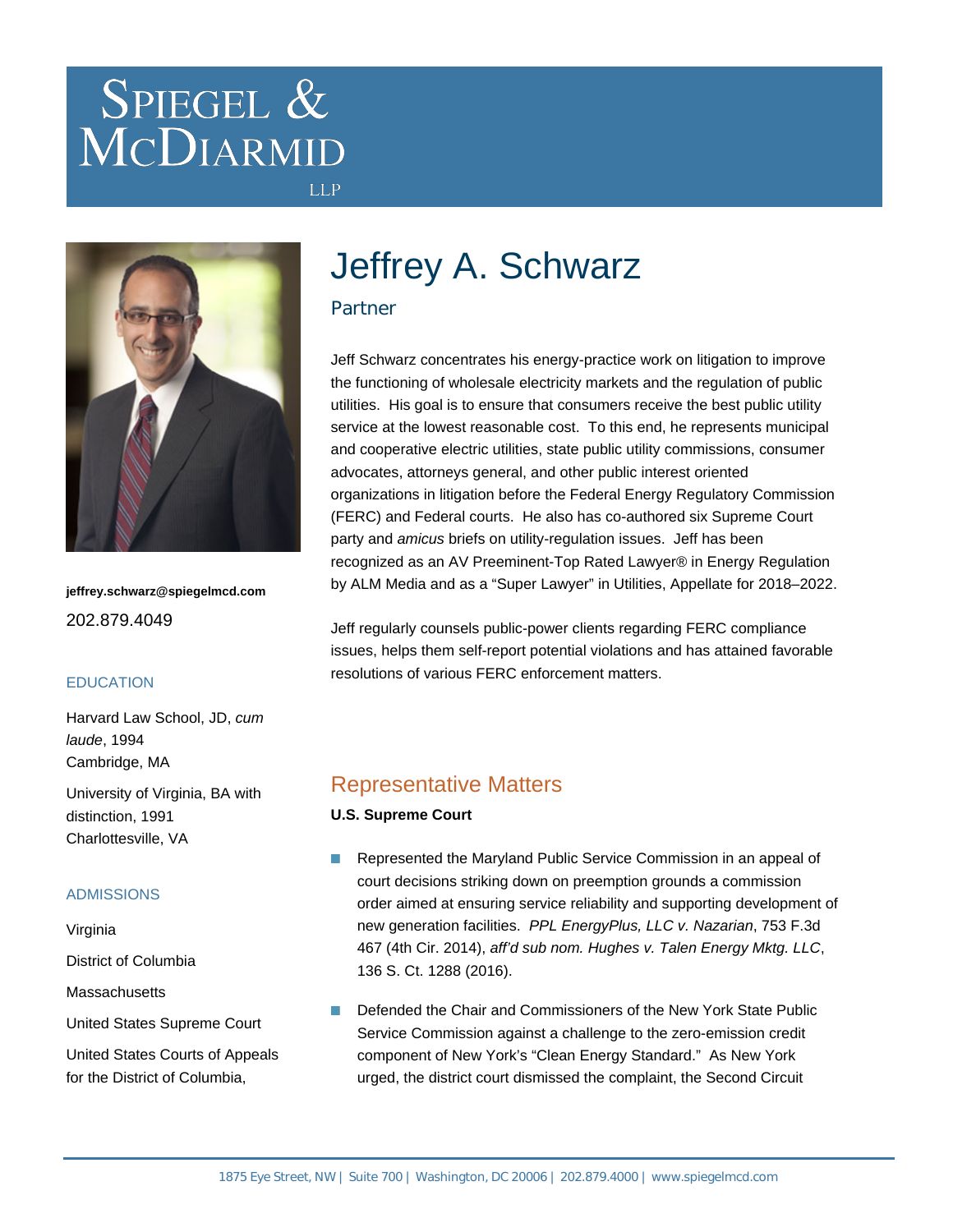

Second, Third, Fourth, Sixth, Seventh, Ninth and Federal **Circuits** 

United States Court of Federal Claims

#### **MEMBERSHIPS**

American Bar Association Energy Bar Association

affirmed that decision, and the Supreme Court declined to review. Coalition for Competitive Electricity v. Zibelman, 272 F. Supp. 3d 554 (S.D.N.Y. 2017), aff'd, 906 F.3d 41 (2d Cir. 2018), cert. denied sub nom. Elec. Power Supply Ass'n v. Rhodes, 139 S. Ct. 1547 (2019).

- **Drafted briefs for** *amici curiae* American Public Power Association and National Rural Electric Cooperative Association regarding the "Mobile Sierra doctrine" and the standards under which FERC reviews tariff rates and contract rates challenged by non-contracting parties. NRG Power Marketing, LLC v. Maine Public Utilities Commission, 558 U.S. 165 (2010).
- Drafted briefs for amici curiae American Public Power Association and  $\mathcal{L}_{\mathcal{A}}$ National Rural Electric Cooperative Association regarding challenges to contract rates negotiated during the 2000–01 Western electricity market meltdown. Morgan Stanley Capital Group, Inc. v. Public Utility District No. 1, 554 U.S. 527 (2008).

#### **Other Federal Courts and Federal Agencies**

- Briefed and argued appeal successfully challenging the U.S. Bureau of Reclamation's interpretation of the Central Valley Project Improvement Act as allowing it to impose disproportionate environmental remediation costs on CVP power contractors. N. Cal. Power Agency v. United States, 942 F.3d 1091 (Fed. Cir. 2019).
- **Briefed and argued appeal by consumer-owned New England utilities** challenging FERC decisions limiting their ability to fulfill their capacity requirements with self-supplied resources. New England Power Generators Association v. FERC, 757 F.3d 283 (D.C. Cir. 2014), on appeal from ISO New England Inc., 135 FERC ¶ 61,029 (2011), reh'g denied in part and granted in part, 138 FERC ¶ 61,027 (2012).
- $\mathcal{L}^{\mathcal{L}}$ Briefed, opposed transfer, and assisted in preparation for argument in appeal challenging FERC decisions that interfere with state efforts to plan and support development of new generation needed for reliability and to get credit for those resources in PJM's capacity market. New Jersey Board of Public Utilities v. FERC, 744 F.3d 74 (3d Cir. 2014), on appeal from PJM Interconnection, L.L.C., 135 FERC ¶ 61,022, reh'g denied, 137 FERC ¶ 61,145 (2011).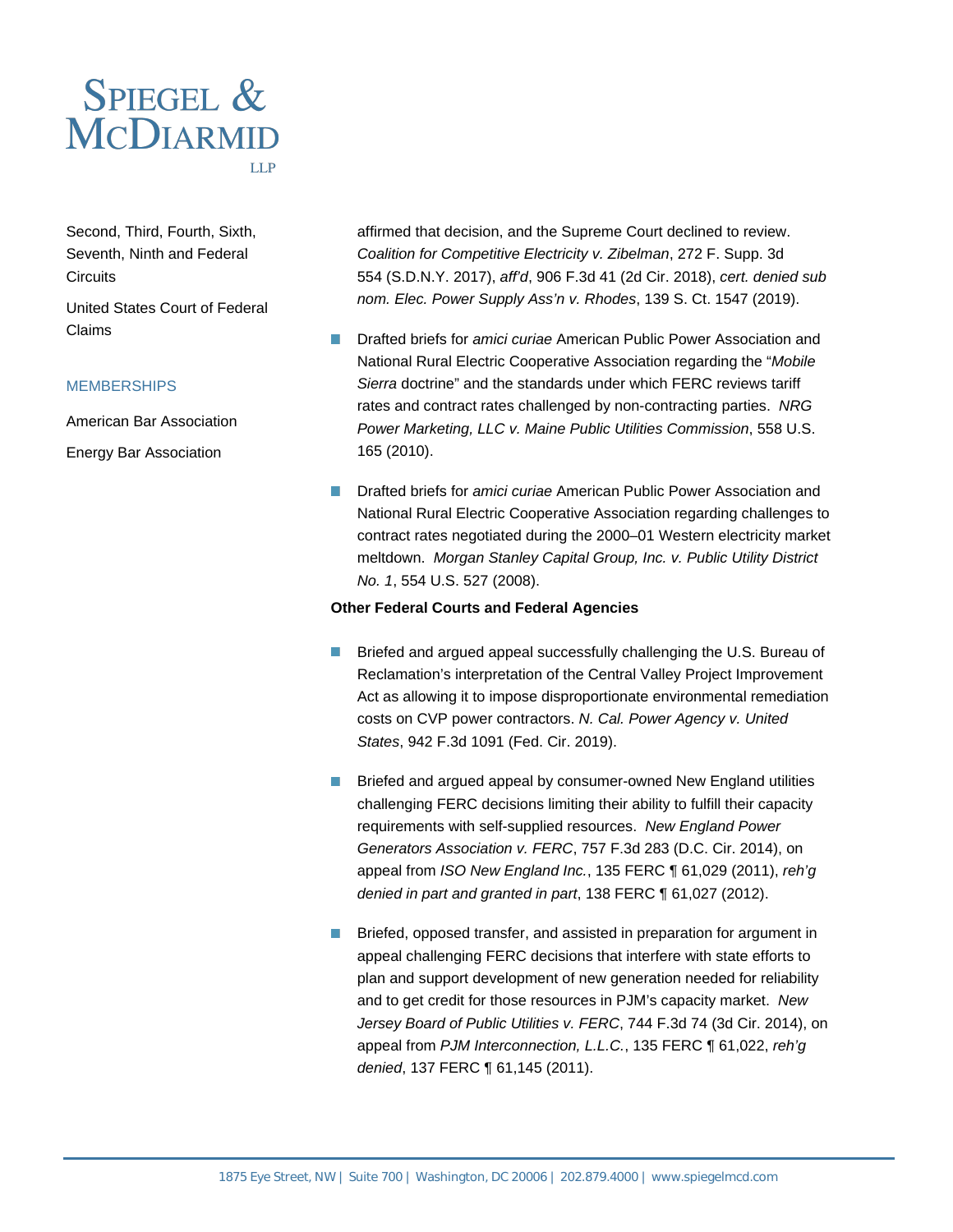

- Represented consumer-owned utilities supporting FERC approval of **Tale** New England capacity-market settlement, except as to "Mobile Sierra" issues. Maine Public Utilities Commission v. FERC, 520 F.3d 464 (D.C. Cir. 2008), reversed in part sub nom. NRG Power Marketing LLC v. Maine Public Utilities Commission, 558 U.S. 165 (2010).
- Drafted comments filed by more than 40 state utility commissions, attorneys general, consumers advocates, consumer-owned utilities and national and regional environmental, consumer and energy-policy NGOs seeking changes to FERC's transmission incentiverate policy. Promoting Transmission Investment Through Pricing Reform, Order No. 679, 71 Fed. Reg. 43,294 (July 31, 2006), FERC Stats. & Regs. ¶ 31,222 (2006), on reh'g, Order No. 679-A, 72 Fed. Reg. 1152 (Jan. 10, 2007), FERC Stats. & Regs. ¶ 31,236 (2006), clarified, 119 FERC ¶ 61,062 (2007).
- Represented state utility commission negotiating rate changes, refunds, and modification of procedures for future pre-filing review of ISO New England administrative rates and charges. ISO New England, Inc., 143 FERC ¶ 61,279 (2013).

#### **State Agencies**

- Represented the D.C. Office of People's Counsel and cross-examined  $\overline{\phantom{a}}$ expert utility witness regarding the methods used to calculate the depreciation component of gas distribution rates. In re Investigation into the Reasonableness of Washington Gas Light Co.'s Existing Rates & Charges for Gas Service, Formal Case No. 1093, Order No. 17,132, 305 P.U.R.4th 1 (D.C. Pub. Serv. Comm'n 2013), reconsideration denied in relevant part, Order No. 17,204 (D.C. Pub. Serv. Comm'n July 31, 2013).
- Represented the D.C. Office of People's Counsel opposing the Potomac Electric Power Company's requested increase in distribution service rates. In re Potomac Electric Power Co. for Authority to Increase Existing Retail Rates & Charges for Electric Distribution Service, Formal Case No. 1087, Order No. 16,930, 300 P.U.R.4th 166 (D.C. Pub. Serv. Comm'n 2012).